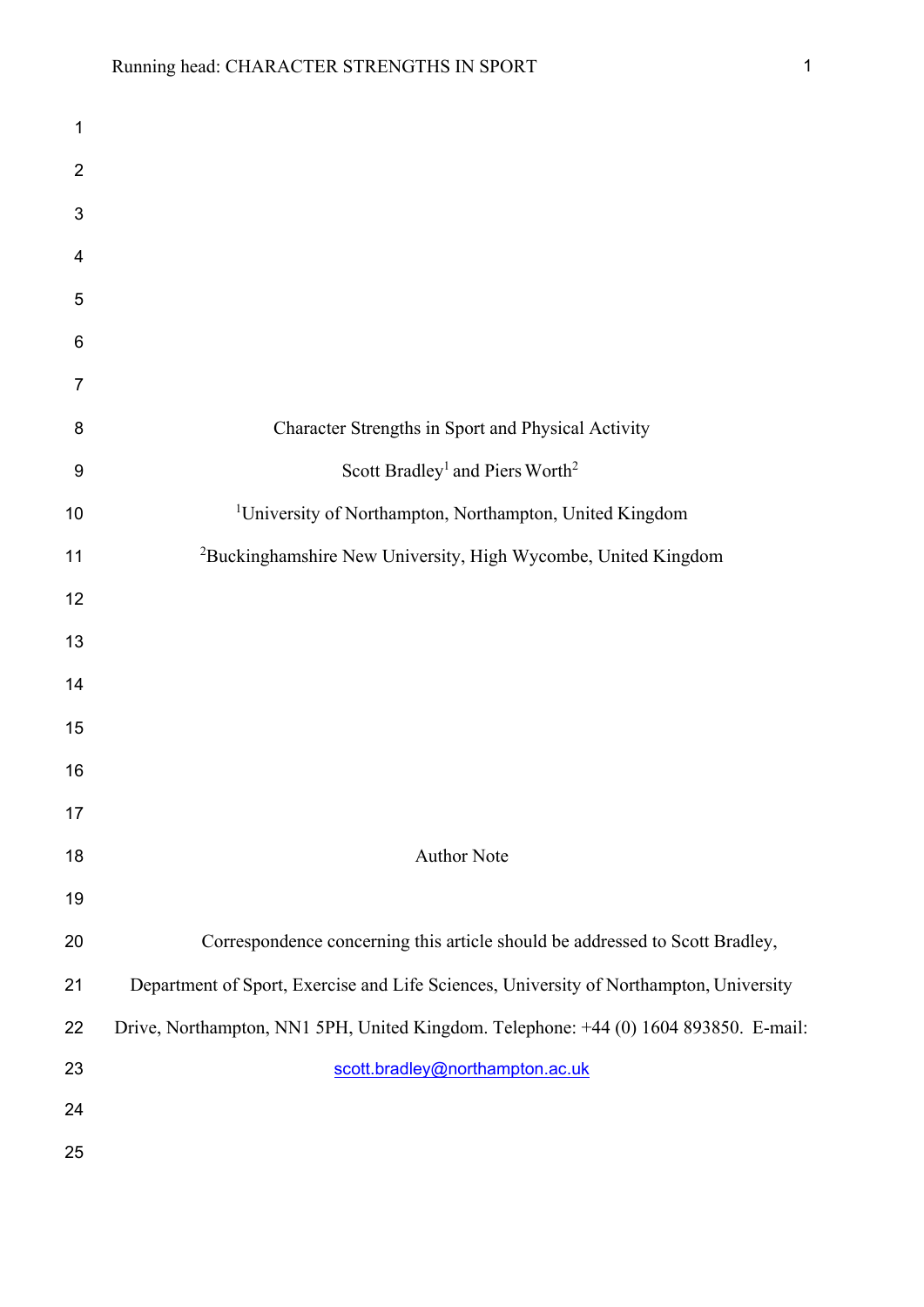#### 1 CHARACTER STRENGTHS IN SPORT AND PHYSICAL ACTIVITY

#### 2 S. Bradley & P. Worth

3 We [the authors] were drawn to positive psychology and, in particular, strengths-use 4 as a result of a growing frustration with the insufficiency inherent within psychology literature 5 on 'fixing' mental deficiencies and weaknesses. Whilst traditional talking-therapy techniques 6 (e.g. Rational-Emotive Behaviour therapy) are effective in fixing distorted thinking and 7 behaviour patterns, clients may often emerge with an understanding of managing weakness 8 rather than an enhanced understanding of their qualities. Since working more closely with 9 strength-based approaches we have found that developing a better understanding of the positive qualities associated with one's character, or that may evolve over time, to be transformational, emancipatory and essential knowledge whilst in the pursuit of being our best self, of which sporting performance and excellence is one part.

 Character is so inter-woven into the fabric of what we consider sporting excellence to be that it is often identified as a 'must have' amongst those seeking to realize and demonstrate potential. To illustrate this assertion in the context of sport:

 *"It's about making sure the players you bring in are strong of character and can do the tasks we ask them to do when we haven't got the ball. For me it's not just about their ability on the ball…the character of the person shines through."* (Steve Walsh, Head of Recruitment for 2016 Premier League Champions Leicester City – BBC Radio 5 interview).

 Steve Walsh's comments clearly indicate that an individual's character is perceived 21 to be as valuable to team outcomes as technical skill[s] in a high-performance context; yet he also makes a more profound, and telling, statement in relation to the illuminating quality and transformative nature of character [strength]. In describing character as something that 'shines through', he positions it as a positive quality that we attend and react to; thus it is 'energizing' to the individual (and the observer); and is, perhaps, a fundamental part ofthe individual more readily associated with personal growth tendencies, rather than merely the demonstration of survival and coping behaviour. We (the authors) believe that it is just as important for athletes, coaches and parents to learn, and teach, how to thrive in life by developing and using our character strengths (CS) to achieve positive human functioning as 30 it is to impart knowledge and teach technical skills associated with overcoming pressure and adversity (Ryff and Singer, 2003).

 The purpose of this chapter is to: 1) introduce the concepts of character strength and optimal functioning; 2) explain the evolution of the strengths approach, identify how strengths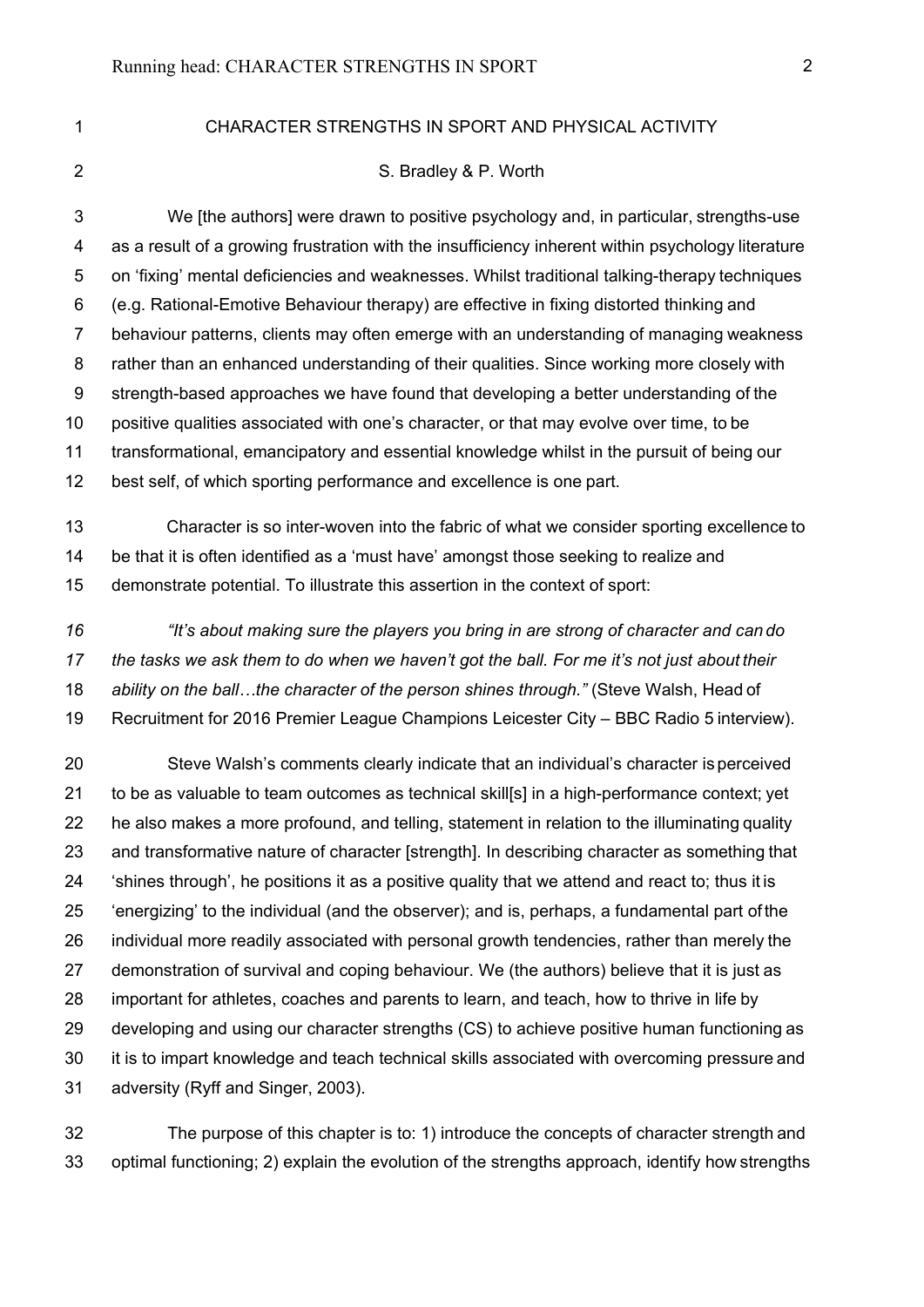1 are defined and explore their raison-d'etre; 3) present an overview of strength models; 4)

- 2 explore character strengths research in sport, exercise and physical activity (PA); 5) discuss
- 3 applied strengths development approaches and suggest recommendations for applied
- 4 practitioners in sport and exercise contexts. The intention is that the chapter offers
- 5 introductory views and experience as well as pointing towards a more nuanced
- 6 understanding of strengths, which may evolve over time.

# **7 1. Character strength and optimal functioning.**

- 8 However one chooses to define character, it is undeniably associated with positive 9 outcomes such as moral behaviour, displays of grit, and achievement (Seligman, 2011). Considering that the presence of character is often associated with success, and its absence with failure, developing an enhanced understanding of the psycho-social processes and qualities associated with character development and being the best we can be is a natural focus and goal for those involved in sport, exercise and physical activity.
- According to Niemiec (2013) there are a number of important principles for understanding the best in people, which are based in the science of character:
- CS are at the heart of being our 'best self'. CS and conceptions of 'best self' vary subjectively, socially and contextually.
- 18 CS are interactive, interdependent and transactional in nature. It is likely that a number of dynamic processes influence how strengths interact with and influence each other.
- In order to be our 'best self' CS must be utilized optimally (i.e. in accordance with Aristotle's golden mean – the right combination of strengths, expressed to the right extent and in the right situation).
- 

 The principles outlined by Niemiec (2013) clearly identify that CS are intra- individually stable, and thus similar to personality traits, but that they are also highly contextual. It is important to note, therefore, that CS may develop through different processes in different contexts - strengths which work in one context may not work in another – thus influencing our language for strengths (see Activity 1.1).

- 
- 
-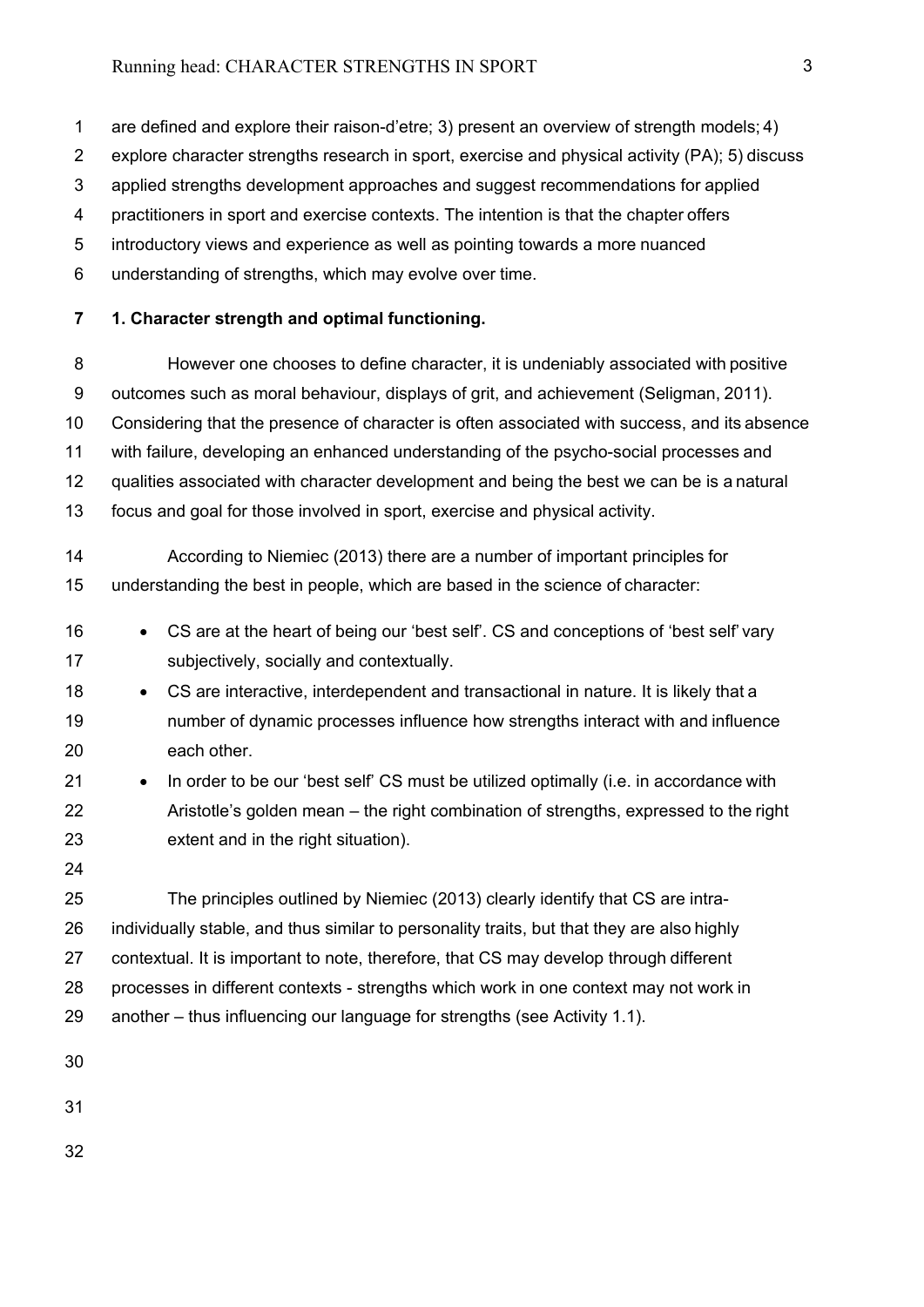# Activity 1.1: Identifying strengths

 What are your 'strengths'? Linley (2008) suggests that two thirds of us cannot say, or even have a language for this characteristic of ourselves. In a sporting 6<br>7 context this may be different. Consider what your strengths are across sport, exercise and physical settings. **9** and  $\theta$  and  $\theta$  and  $\theta$  and  $\theta$  and  $\theta$  and  $\theta$  and  $\theta$  and  $\theta$  and  $\theta$  and  $\theta$  and  $\theta$  and  $\theta$  and  $\theta$  and  $\theta$  and  $\theta$  and  $\theta$  and  $\theta$  and  $\theta$  and  $\theta$  and  $\theta$  and  $\$ 

 Optimal functioning, which is the predominant focus of positive psychology, consists of a broad range of topic areas, for example: character strengths, meaning and engagement, flourishing, positive emotions and wellbeing (Seligman and Csikszentmihalyi, 2000). Essentially optimal functioning is concerned with individuals' capacity to be the best theycan be as well as their ability, and opportunity, to realize their true potential (Seligman, 2011). Given that character, and more specifically CS, is inextricably linked with conceptions of'us at out best', psychological wellbeing and optimal functioning (Maslow, 1970; Seligman, 2011); it is essential that we seek to better understand the relationship between CS and optimal functioning in sport, exercise and PA settings.

### **2. Strengths – background, definitions and rationale**

## *Background*

 In 1998 Martin Seligman and colleagues began a scientific exploration into what is right, rather than what is wrong with us. In doing so he identified three dimensions of happiness: the pleasant life (i.e. focus on positive emotions, and thoughts, surrounding past, present and future experiences), the meaningful life (i.e. developing CS and virtues in pursuit of outcomes which transcend the self) and the good life (i.e. using our strengths to attain virtues and lead an authentic life). Since then the psychology of strengths has attracted interest from researchers and applied practitioners across education, business, sport, coaching, PA and health settings.

### *Definitions*

 So, what are strengths? According to Linley and Harrington (2006) a strength is defined as:

 *'a capacity for feeling, thinking and behaving in a way that allows optimal functioning inthe pursuit of valued outcomes'* (p.86).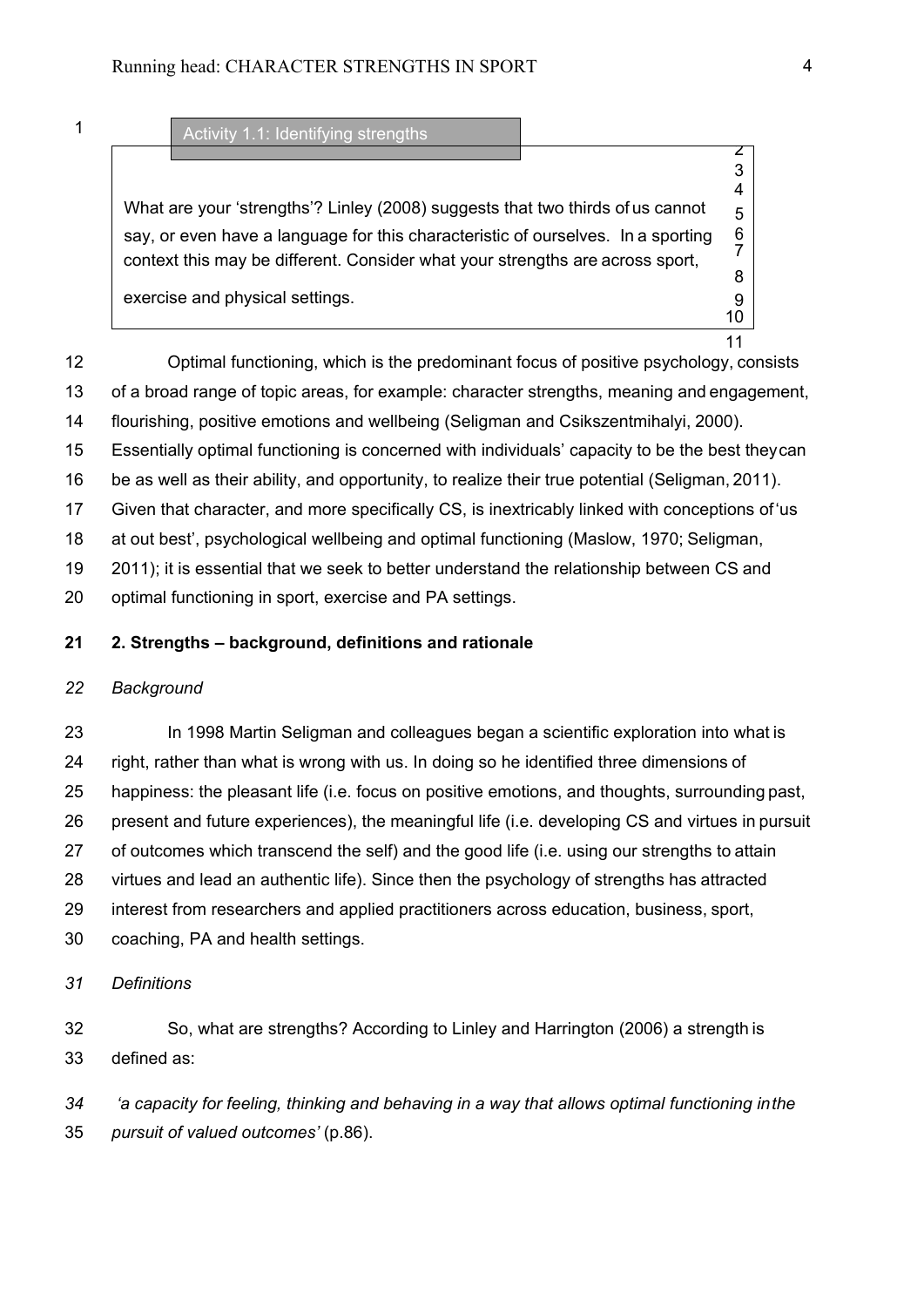1 Therefore, at a subjective level, how we think, feel and behave (in relation to our 2 character strengths), influences, and is influenced by, a multitude of psycho-social factors 3 which is likely to create a fairly unique set of strengths for each and every one of us. When 4 utilized the individual is capable of "delivering a high level of performance and experiencing 5 a sense of energy" (p. 67). The interpretation of strengths clearly positions strengths as 6 enabling, generative, authentic to the user and an important component of optimal 7 functioning.

- *8 Strengths rationale where they come from and why they matter*
- 9 Linley (2008) proposes that strengths evolve through a series of stages (presented 10 as distinct, but deemed to be overlapping):
- 11 evolution (universally adaptive qualities),
- 12 nature (heritable qualities from our parents),
- 13 nurture (socialization experiences),
- 14 chance (random and unpredictable occurrences), and
- 15 adaptiveness (experiential learning).

16

35 Activity 2.1: Exploring the evolution of strengths  $\overline{17}$ 18 Consider how your own positive qualities have developed. Refer to the stages 20 within Linley's (2008) Origins of Strengths framework and reflect upon the role o21<br>22 each stage in shaping your strengths as you see them. 23<br>24 In discussion with a partner, compare how your strengths, and theirs, have 25 developed. What are the similarities and/or differences? Inner influences? Socia<sub>2</sub>l<sub>6</sub> influences? According to Linley (2008) it is likely that we will share many pattem<sup>2</sup>s<sup>7</sup> of strengths, but that we display them differently based on our own unique <sup>28</sup> 29 experience[s]. 30 31 What are the implications for sport psychologists and coaches of expanding our 32<br>33 vocabulary in this way, and working with these insights? 34

- 36 It is certainly interesting to know where strengths might have come from but it is 37 equally pressing to consider their importance. Why do strengths matter?
- 38 CS are considered the foundation of human goodness and flourishing (Peterson and 39 Seligman, 2004) and show consistent positive relationships with life satisfaction and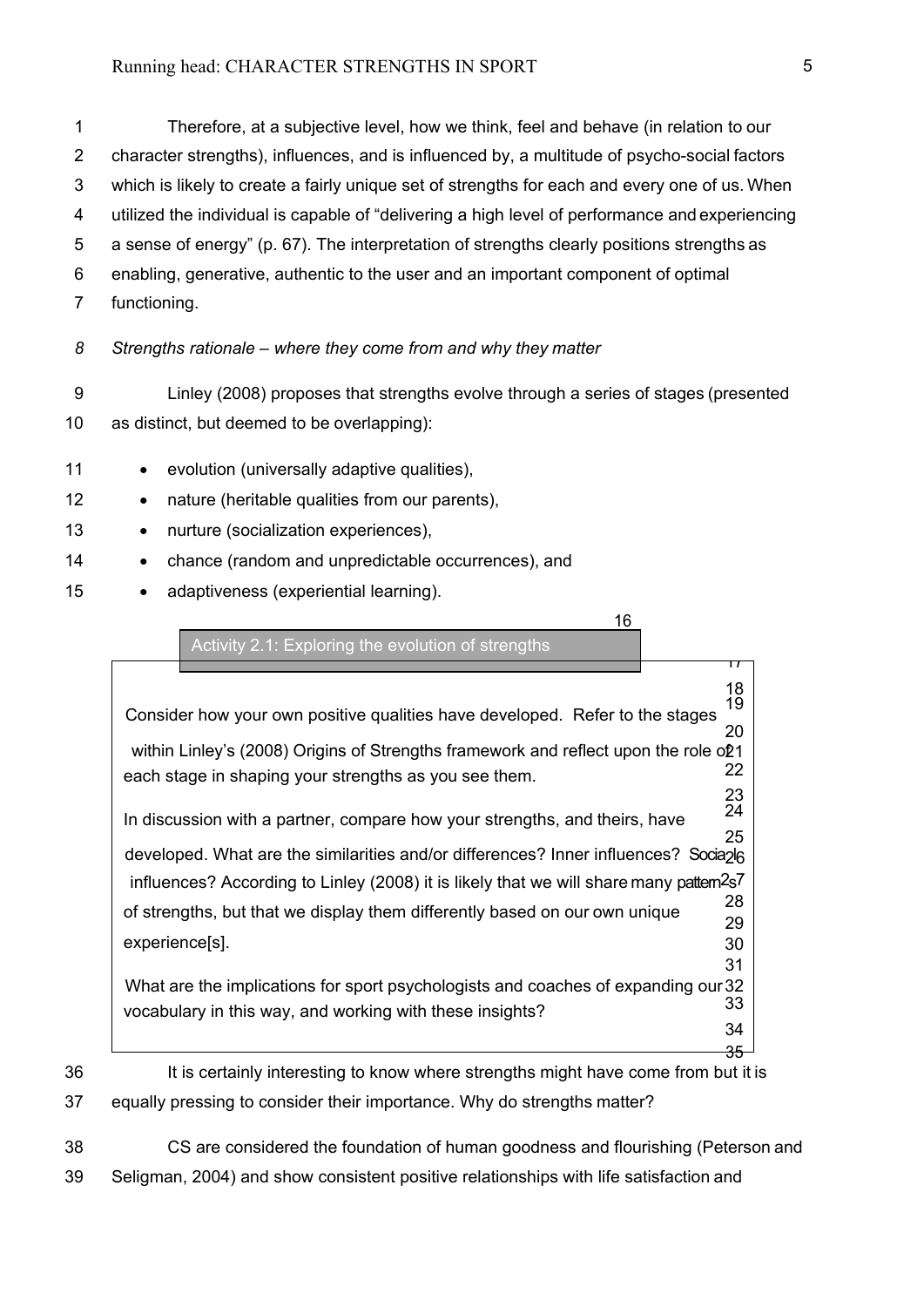1 wellbeing (Park, Peterson and Seligman, 2004). From a wellbeing perspective, strengths-2 use represents an important predictor of both the affective and cognitive evaluation ofone's 3 life (Subjective Well Being – SWB), as well as eudaimonic conceptions of growth and self-4 actualisation (Psychological Well Being – PWB). Interestingly, the CS of hope, zest, 5 gratitude, curiosity, and love are consistently shown to be more positively associated with life 6 satisfaction (Park, Peterson and Seligman, 2004) and SWB than strengths of the head (e.g. 7 judgment). Whilst, people who use their CS more have also been identified as having more 8 confidence, energy and vitality – SWB (Govindji and Linley, 2007), as well as being more 9 effective in achieving personal growth – PWB (Sheldon, Kasser, Smith and Share, 2002). In our experience it is certainly the case that strengths-use is not only associated with increases in clearly advantageous psychological and subjective states, but that fully embracing CS into one's life can be transformative for the individual, their wellbeing and achievement[s] (Linley, Nielsen, Gillett and Biswas-Diener, 2010).

14 In the context of PA and sport Lundqvist and Sandin (2014) identify physical activity as generally facilitating wellbeing, whereas sport participation (especially at an elite level) presents many more significant challenges (e.g. identity foreclosure, coping with injury and performance-related issues) to athlete wellbeing. Athlete wellbeing is likely to be complex and heavily nuanced based on various contextual factors (Brady and Shambrook, 2003), which might differentially impact upon athlete SWB and PWB. For example, Lundqvist and Sandin (ibid) point towards contextually dynamic influences upon athlete vitality and wellbeing – the experience of vitality being related to SWB. Whilst in team sports, more generally, Reinboth and Duda (2006) identify basic needs satisfaction and perceived motivational climates as differentially influencing indicators of SWB and PWB. Given that competitiveness, opportunity for social comparison and negative affective experience (e.g. anxiety) might be inherent within many sport and PA contexts it appears warranted to explore the role of CS in buffering against potentially negatively-valenced constructs and facilitating wellbeing in sport and PA. Such endeavours are important for creating models of wellbeing in sport and PA, which more accurately account for the complex demands and challenges athletes face as well as the role of CS in facilitating athletes' thriving behaviours.

## **3. Strengths models**

 Before we turn to describe leading models of strengths, we encourage you to identify your own strengths (refer to Activity 1.1). Echoing Linley (2008) we believe that the vocabulary for strengths may be infinite, and gaining a familiarity and confidence with our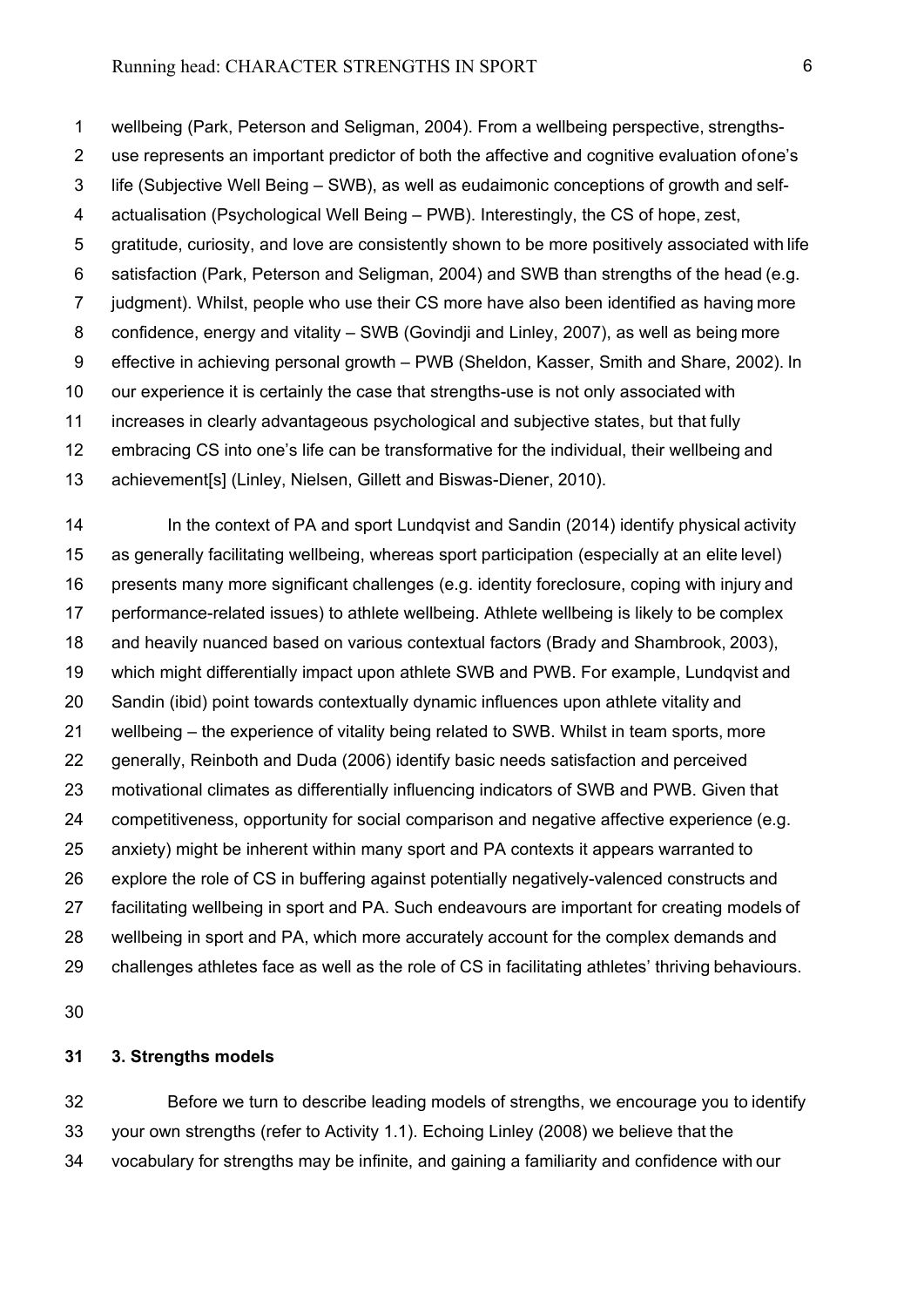1 own descriptions is an important first step in their use. This act of skill development stretches

- 2 our capacity for perception and insight in ways which we find have a direct influence on
- 3 relationships generally, as well as sport and PA contexts in particular.

4 Currently there are three dominant strengths models: StrengthsFinder 2.0**©;** Values-5 In-Action (VIA) Strengths Classification; and R2 (previously Realise2). Those new to the 6 concept of strengths face the question of which model or models are the best fit. It may 7 involve one, or alternatively it may involve a flexible use of several measures. It is our 8 intention that the content presented here might be useful in informing choice regarding how 9 strengths are represented and understood, rather than arguing for one approach over 10 another. We encourage you to look further, via the internet, for the technical manuals of 11 these questionnaires.

- 12
- 

# 13 INSERT TABLE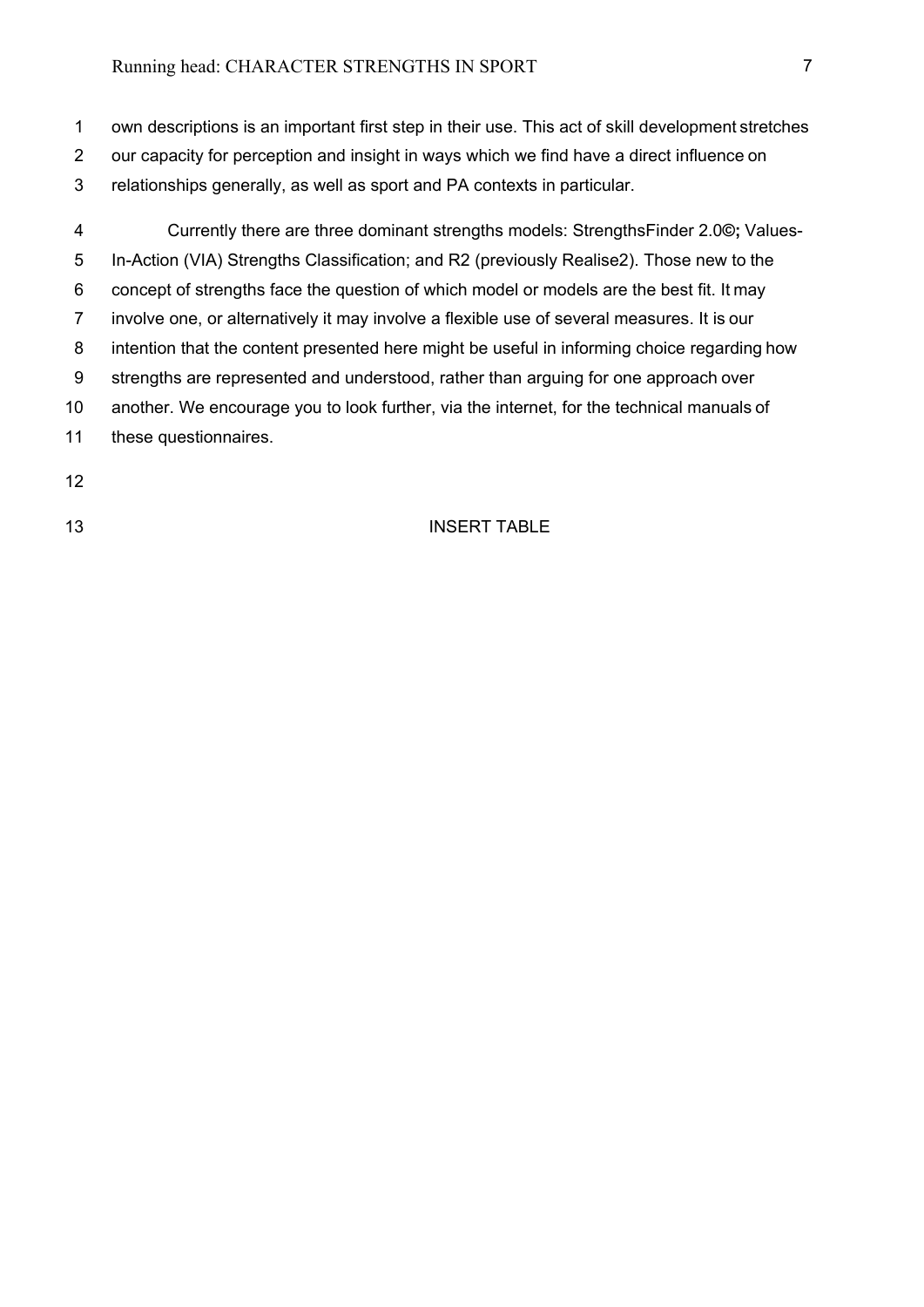|                                | <b>VIA</b>                                                                                                                                                                                                                              | StrengthsFinder™                                                                                                                                                            | R2 (previously Realise2)                                                                                                                                                       |
|--------------------------------|-----------------------------------------------------------------------------------------------------------------------------------------------------------------------------------------------------------------------------------------|-----------------------------------------------------------------------------------------------------------------------------------------------------------------------------|--------------------------------------------------------------------------------------------------------------------------------------------------------------------------------|
| Origin / Source                | VIA Institute on Character<br>www.viacharacter.org<br>Individuals can take the questionnaire. Free<br>to take and feedback provided on ranking<br>and definition of 24 strengths.<br>Additional cost for detailed report or<br>feedback | <b>Gallup Organization</b><br>www.gallupstrengthscenter.com<br>Individuals can take the questionnaire. Cost to<br>take.<br>Additional cost for detailed report or feedback. | CAPP & Co Ltd in the United Kingdom.<br>www.r2profiler.co.uk<br>Individuals can take the questionnaire.<br>Cost to take. Charge varies with the<br>level of feedback provided. |
|                                | 120 item on-line questionnaire (5 questions<br>[per strength).<br>A 'top five' approach but all 24 strengths are<br>fed-back.                                                                                                           | 180 item-pair questions.<br>Questions are timed / have a time limit.<br>Output focuses on the 'Top 5' Signature<br>Themes of talent.                                        | 180 questions.                                                                                                                                                                 |
| <b>Definition of strengths</b> |                                                                                                                                                                                                                                         |                                                                                                                                                                             | The R2 defines strengths as "the things<br>that we are good at and that give us<br>energy when we are using them." (R2<br>Technical Manual - quoted with<br>permission)        |

# 1 **An Overview of Three Leading 'Strengths' Models and Psychometric Questionnaires**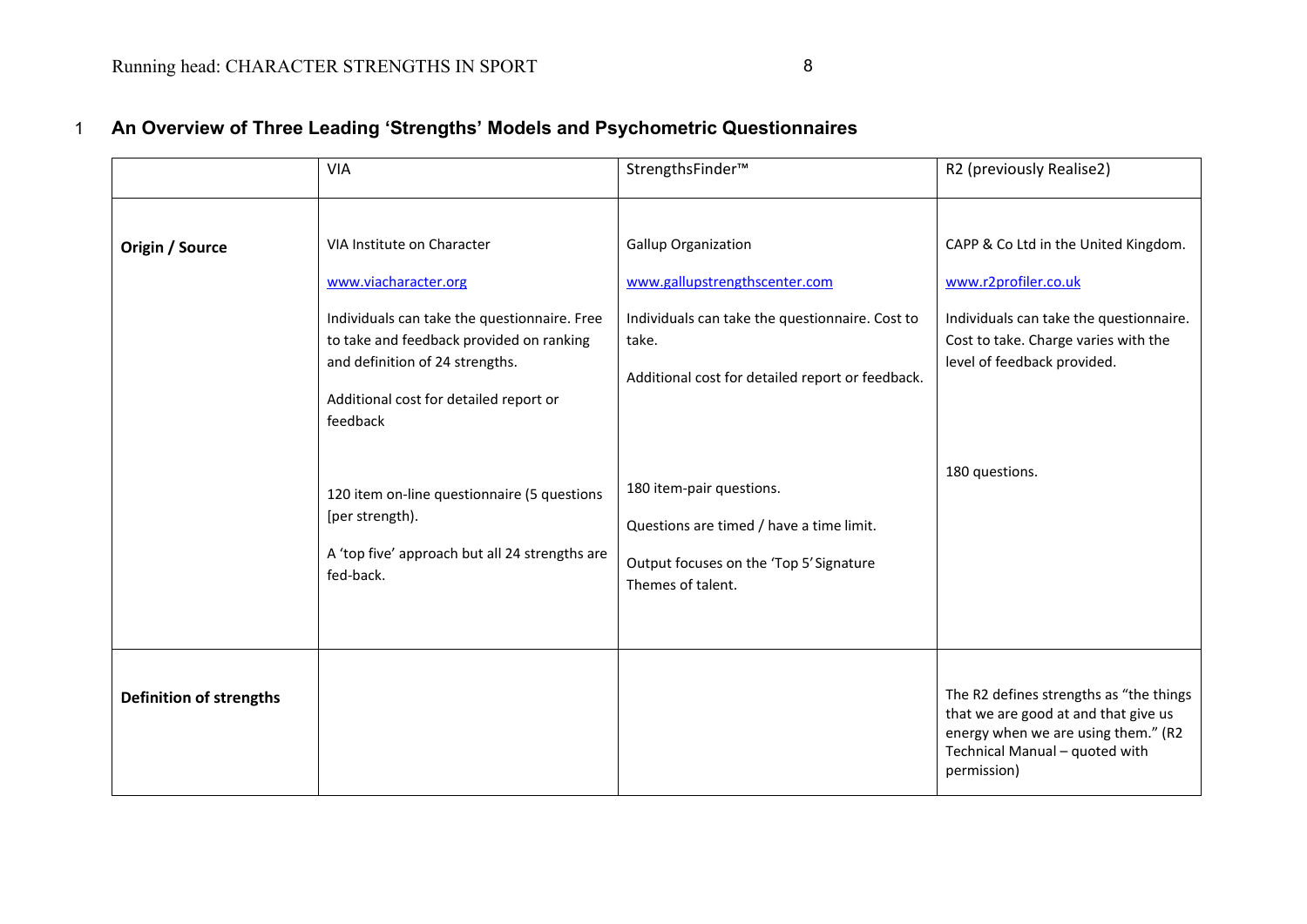|                                                                                                                                                                                                                                                                                                                                                                                      | <b>VIA</b>                                                                                                                                                                          | StrengthsFinder™                                                                                                                                                                                           | R2 (previously Realise2)                                                                                                                                                                                                                                |
|--------------------------------------------------------------------------------------------------------------------------------------------------------------------------------------------------------------------------------------------------------------------------------------------------------------------------------------------------------------------------------------|-------------------------------------------------------------------------------------------------------------------------------------------------------------------------------------|------------------------------------------------------------------------------------------------------------------------------------------------------------------------------------------------------------|---------------------------------------------------------------------------------------------------------------------------------------------------------------------------------------------------------------------------------------------------------|
|                                                                                                                                                                                                                                                                                                                                                                                      | 'Character Strengths are the positive parts of<br>your personality that impact how you think,<br>feel and behave and are the keys to you<br>being your best self.'<br>(VIA Website) | The theory assumes talents are found in<br>thoughts, feelings and behaviours, and that<br>with effort and the development of knowledge<br>and skills, these become strengths.<br>(Hodges and Clifton 2004) | Strengths are assessed according to<br>the three dimensions of Energy,<br>Performance and Use - with each user<br>receiving their feedback, revealing<br>their 'realised' strengths, 'learned<br>behaviours', 'weaknesses and<br>unrealised strengths'. |
| <b>Number of Strengths</b>                                                                                                                                                                                                                                                                                                                                                           | 24 strengths clustered within 6 'virtues'.                                                                                                                                          | 34 talent themes                                                                                                                                                                                           | 60 strengths.                                                                                                                                                                                                                                           |
| Youth version is available.<br>Observations /<br>enduring qualities.<br>Commentary<br>VIA website offers guidance and resources<br>on strengths development.<br>available, $(10 - 14$ years).<br>Concepts are based on detailed research in<br>the main cultures and 'wisdom traditions' of<br>the world likely to indicate these strengths<br>are cross-cultural.<br>questionnaire. |                                                                                                                                                                                     | Talents and strengths are seen as stable and<br>A questionnaire for children and youth is<br>A book describing 'StrengthsFinder' is available<br>and may contain a code for undertaking the                |                                                                                                                                                                                                                                                         |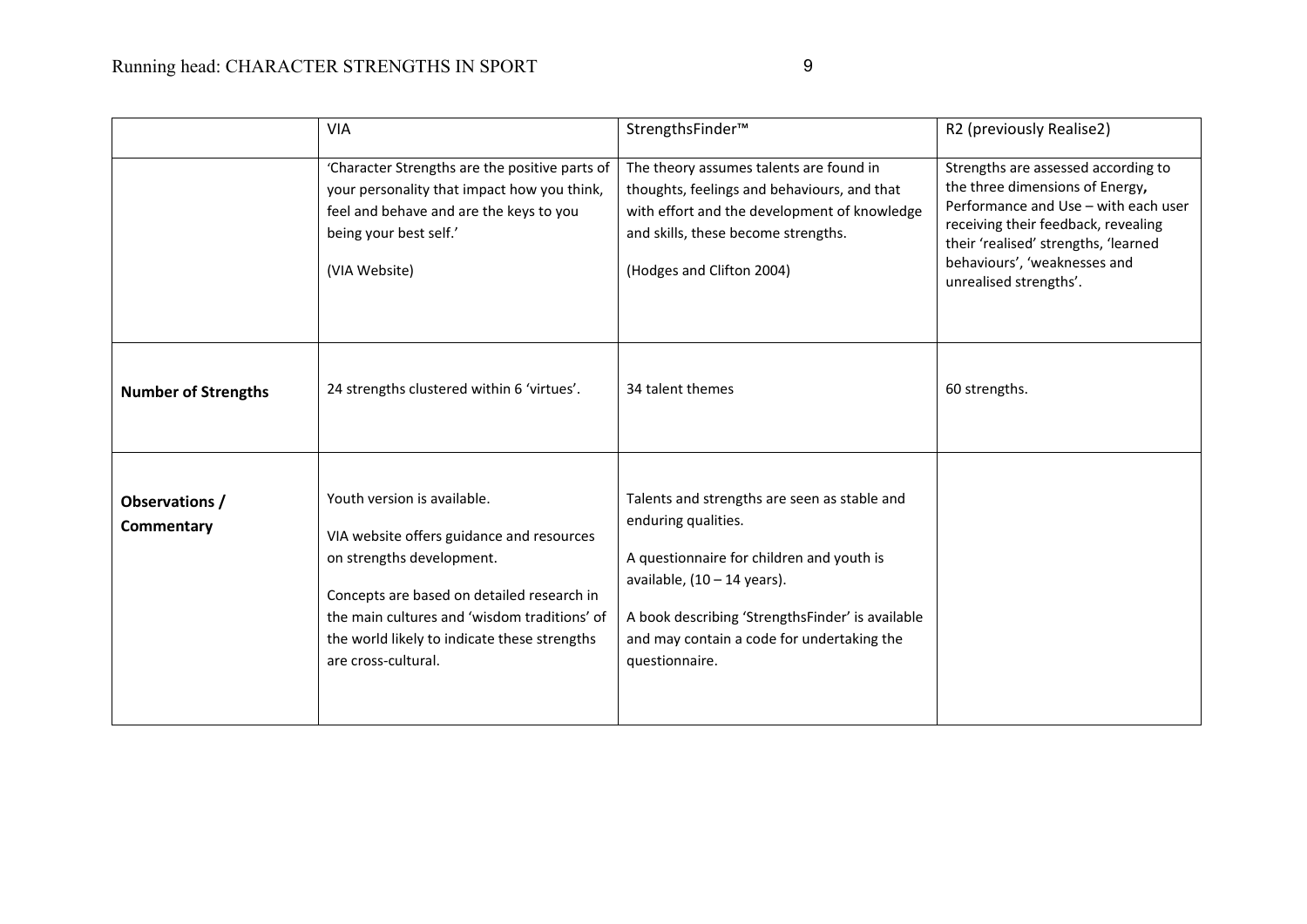# Running head: CHARACTER STRENGTHS IN SPORT 10

| <b>VIA</b>                                                                                                                                                                                | StrengthsFinder™                                                                                                                                                                  | R2 (previously Realise2)                                                                                                                                                                                                                                                                                                                                                                                                                                                                                                                                                             |
|-------------------------------------------------------------------------------------------------------------------------------------------------------------------------------------------|-----------------------------------------------------------------------------------------------------------------------------------------------------------------------------------|--------------------------------------------------------------------------------------------------------------------------------------------------------------------------------------------------------------------------------------------------------------------------------------------------------------------------------------------------------------------------------------------------------------------------------------------------------------------------------------------------------------------------------------------------------------------------------------|
| Detailed manual available (Peterson and<br>Seligman 2004).<br>VIA website offers extensive information on<br>research undertaken on the questionnaire in<br>different fields of activity. | Donald Clifton and Marcus Buckingham have<br>both written books related to StrengthsFinder<br>and their experience to support the general<br>public in relating to strengths use. | The questionnaire originates in the UK.<br>Strengths are clustered in five<br>'families': Being, Communicating,<br>Motivating, Relating and Thinking.<br>Their definition implies three<br>elements: ' <i>performance</i> – how good<br>we are at doing something; <b>energy</b> $-$<br>how much energy we get from doing<br>it; and $use - how$ often we get to do it.<br>For something to be a strength in this<br>questionnaire, each of these three<br>elements - energy, performance, and<br>use - must be present.<br>(Willars, J., Biswas-Diener, R., and<br>Linley, A. 2010) |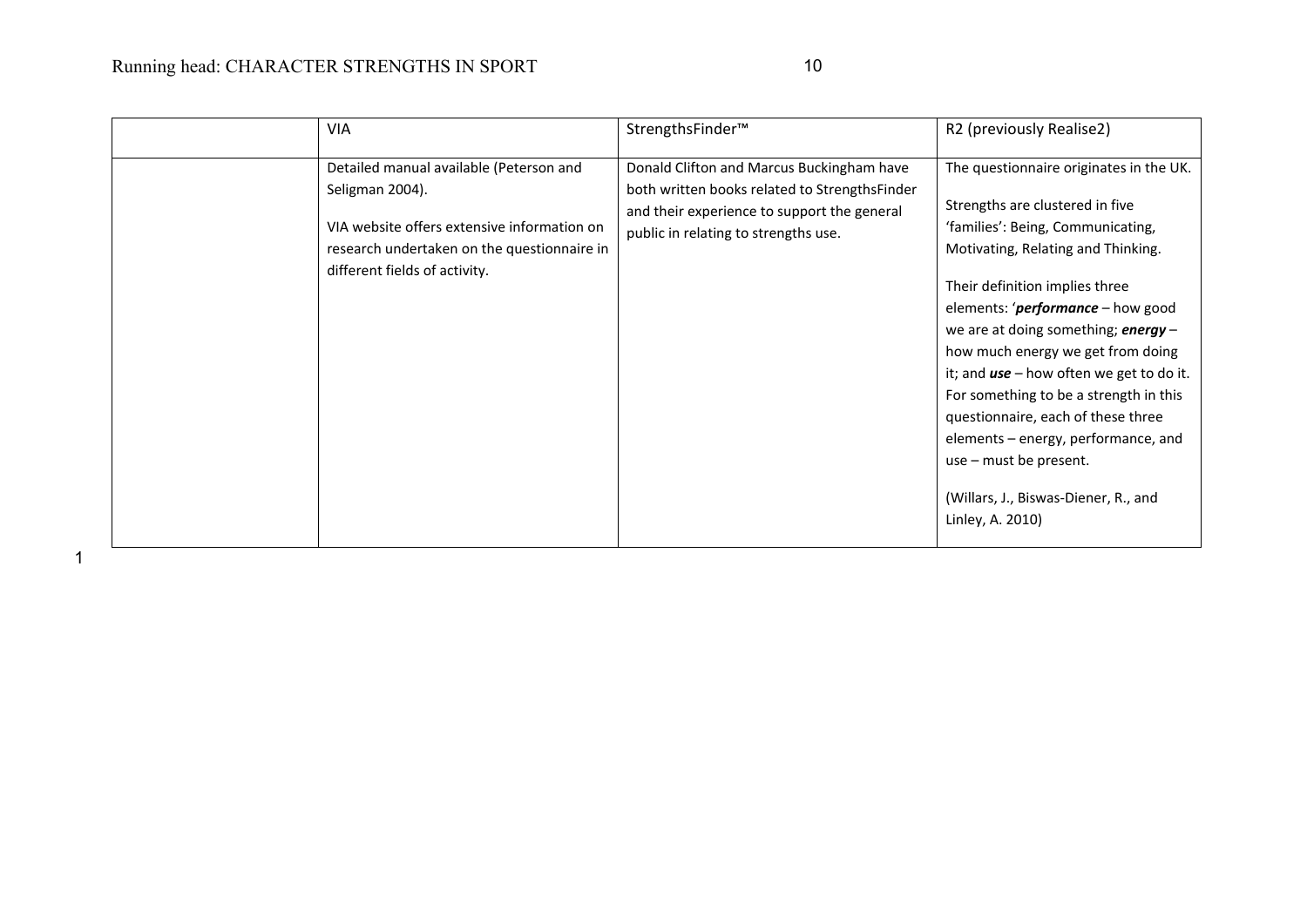# **1 4. CS in sport, exercise and physical activity**

2 The purpose of this section is to introduce readers to the concept of strengths in 3 sport, exercise and physical activity, provide empirical background information, and prompt 4 further thought and exploration. The key areas of focus will be the research on strengths and 5 growth-related constructs in exercise, health and sports injury settings. There is also a 6 further, more pressing, debate to summarise in this section, that of the relationship between 7 'talent' and 'strengths'.

#### *8 Talent and Strengths:*

9 The relationship between talent and strengths is complex and despite much focus on the interplay of talent and strengths (Buckingham and Clifton, 2001; Seligman, 2002), in pursuit of optimal functioning and sporting excellence, the landscape remains somewhat unclear with the language needed for this relationship still maturing. This is, in part, due to the relative and different 'value' attached to each term across sport, business andeducation settings, as well as the resultant confusion in terminology. The terms 'talent', 'talents' and 'strengths' have often been used interchangeably (Buckingham and Clifton, 2001), leading to conceptual confusion, whilst a lack of clarity also exists regarding the nature and role of key bio-psycho-social variables influencing the talent-strengths relationship (Seligman, 2002).

 We propose that in the context of sport it is likely that natural abilities are the 'what' (e.g. aptitudes, intelligences), whilst 'strengths' (e.g. VIA-CS) represent 'how' abilities may be grown and displayed. In an effort to clarify, terminologically and conceptually, we refer readers to Gagne's (2000) Differentiated Model of Giftedness and Talent (DMGT). The DMGT proposes that our abilities (or 'gifts') are innate and require effortful training, support and guidance over time to create talent. Talent is, thus, not exclusive to those in possession of innate sporting capital, but instead the result of deliberate nurturing of psychosocial variables across key development stages. According to Gagne (2000) talent refers to an outcome of the aforementioned process within a specific talent domain (e.g. sport). However, the manifestation of talent is not always predicted by the preceding identification and development processes with research identifying 90% of eventual top-25 world-level athletes not 'shining' during early development (Martindale, Collins and Daubney, 2005). The efficacy of such processes may depend entirely on what one is looking for amongst talent- potential. Domain-specific ability, motivation, commitment, mental toughness, creativity and resilience all feature as must-haves, yet there is currently a paucity of research focusing on the impact of CS in realising talent and optimal functioning in sport settings.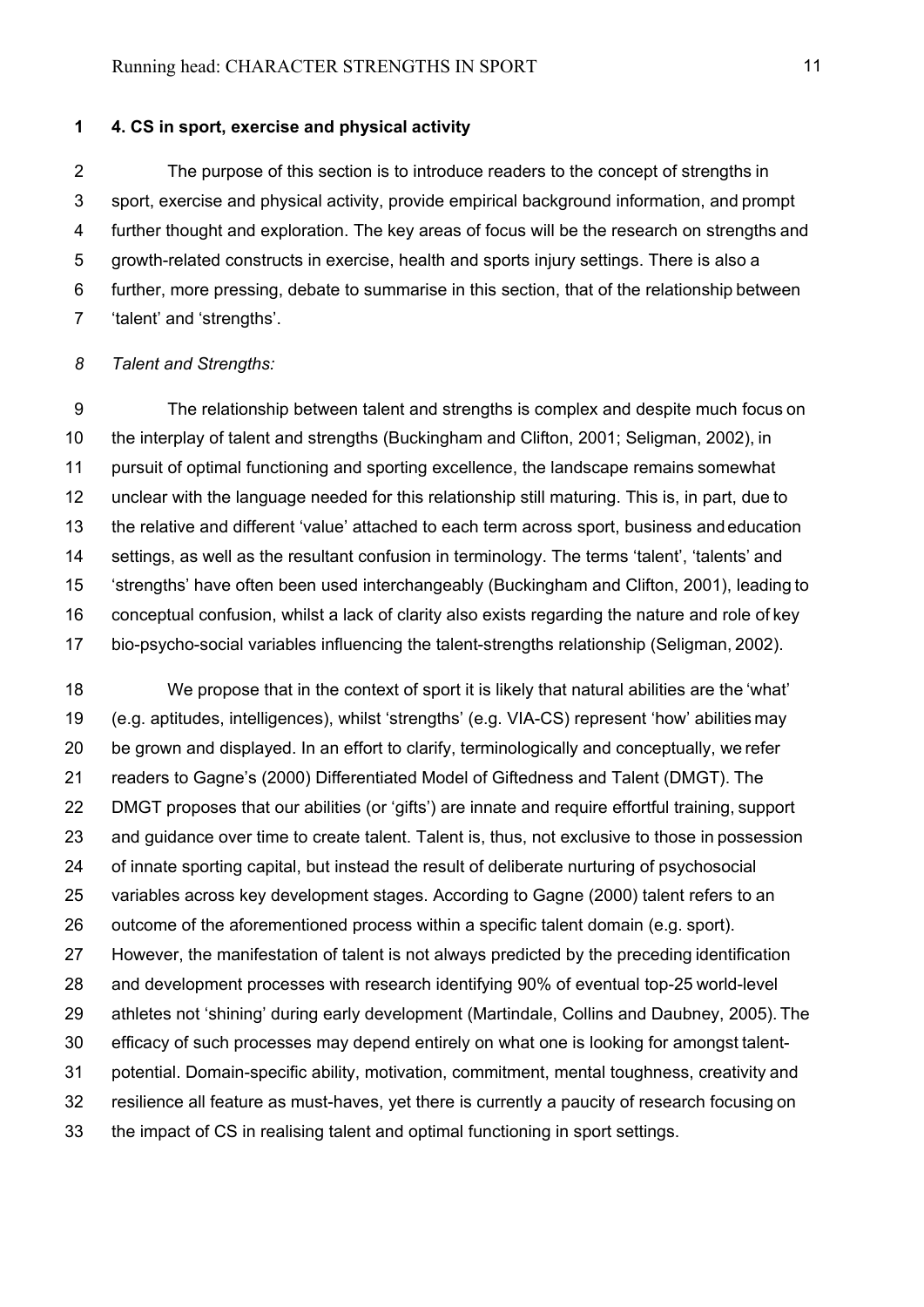1 It is our assertion that the world of sport could encourage a broader understanding of 2 strengths and their influence upon talents over the athletic lifespan by those, and for those, 3 who later go on to 'shine'. We believe that strengths-use, in the context of sport and physical 4 activity, not only catalyses talent development, but that this strengths-focus both energises 5 and buffers against negative psychological outcomes experienced whilst engaged in learning 6 culturally valuable behaviours.

7 Significantly, we assert that learned behaviours - previously positioned as potentially 8 or implicitly constraining strength-based development (e.g. Linley 2008) - are a fundamental 9 part of how athletes manage to survive under pressure and can evolve over-time to become strengths or facilitate the capitalization of unrealised strengths. It is worth recognising here that sport and PA experiences shape character as much as our character shapes our experience. The notion being that we have many kinds of strengths which emerge longitudinally and unpredictably (some of which may exist initially as learnt behaviours), to influence talent development and shape CS. For example, an athlete may possess the CS of perseverance but lack the skills and learnt behaviours associated with effective communication and time-management which allows them to be open to, and effectively use, coach feedback to enhance their training and internalise such behaviours over time. Therefore understanding which strengths are, as well those learned behaviours that may

- 19 develop to become, energising to the individual is essential for facilitating a process of
- 20 recovery, renewal and continued strengths-use (see fig 4.1).



22 Figure 4.1 Strengths Cycle Adapted from Linley (2008), p.141.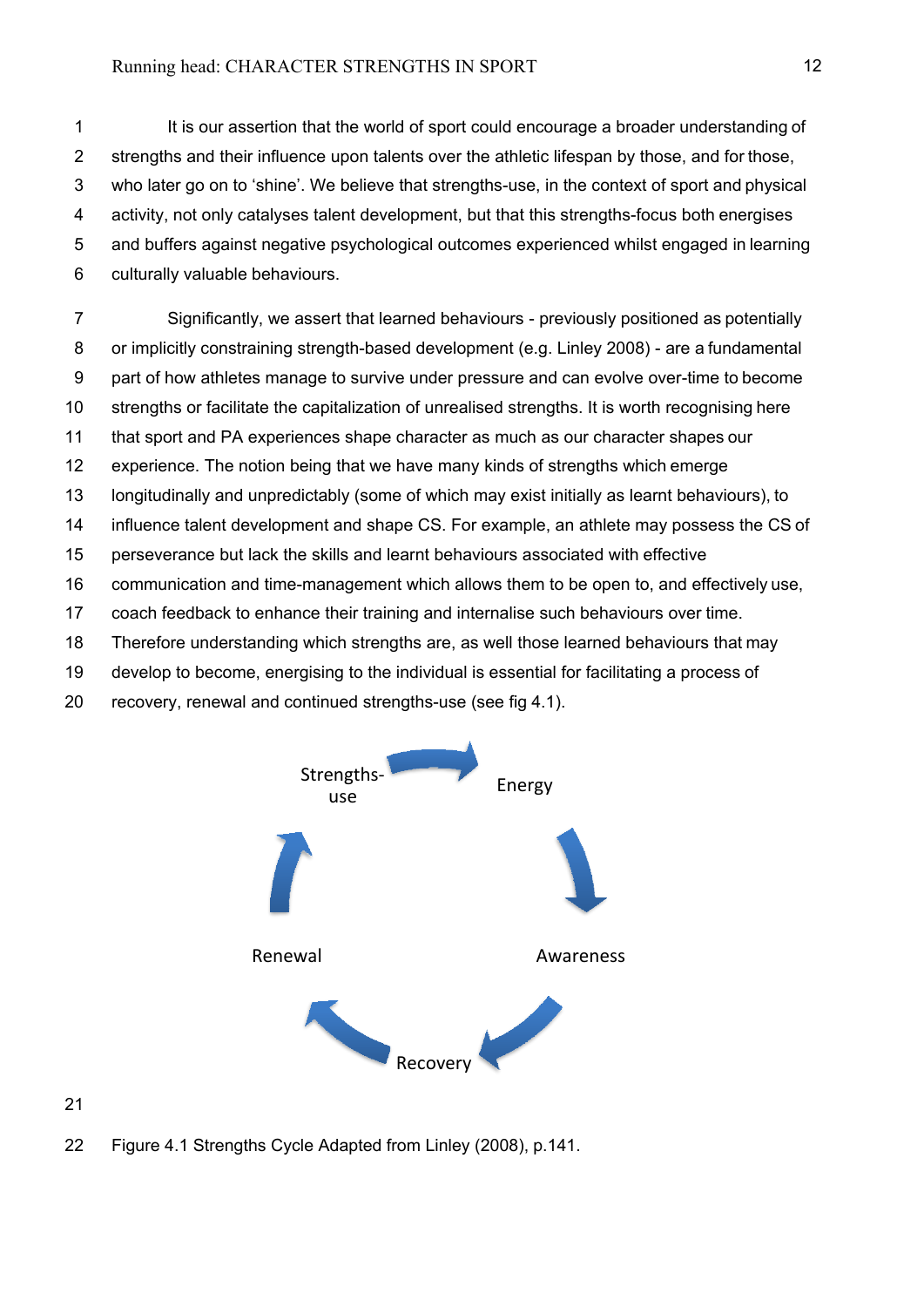1 Linley (2008) refers to the need for athletes to continuously move outside of their 2 comfort zones in order to build both capacity and capability [often involving the acquisition of 3 systematically learnt behaviours] whilst also allowing for recovery and renewal. The 4 proposition, therefore, is that strengths-use (which in itself is energising) can create a cycle 5 of recovery and renewal for athletes. Whilst, we concur with the main body of Linley's (2008, 6 p.141) original model, a new stage 'awareness' has been included to represent the need for 7 reflexive understanding of the strengths, and learnt behaviours, which are, more-or-less, 8 associated with personal energy renewal and recovery across different contexts. The 9 requirement for meta-learning and reflexive skills to be possessed by elite-level athletes further points to the need for the development of self-regulatory abilities and awareness gains to buffer against a wide range of challenging competitive sport demands. Athletes developing such meta-skills may, thus, have more opportunity to experience renewal through understanding how learned behaviours and strengths are productively applied and capitalised upon to optimise the focus of talent development over time.

 Therefore, the process of strength and talent development may begin with or include instruction of learned behaviours, but should end with the capitalization of strengths as the primary goal (Subotnik and Jarvin, 2005). Establishing what such a process looks like in sport and PA settings, informed by existing empirically grounded talent and strengths models, would appear a valuable next-step in understanding the talent-strengths relationship.

*CS, Exercise and Health:*

 Currently there is an absence of research considering the mediatory influence of CS upon the relationship between important self-constructs and wellbeing in PA contexts. Given that wellbeing and achievement in PA, sport and exercise contexts require a positive self- outlook, with self-efficacy also positively related to changes in health-related behaviour (Bandura, 2008) and the ability to sustain such behaviour change (Maddux, 2009), it would appear somewhat remiss to overlook the influential role of character strengths CS. It might be that CS-use (e.g. perseverance, self-regulation) positively influences confidence inone's ability to persist and successfully complete tasks in spite of experiencing increasing physical and psychological costs of fatigue.

 According to Peterson, Park and Seligman (2006) the CS of bravery, kindness and humour support wellbeing (measured by higher life satisfaction scores) amongst individuals with physical disorders. Given that these strengths are more readily associated with action than, say, wisdom and knowledge-based CS (such as love of learning and open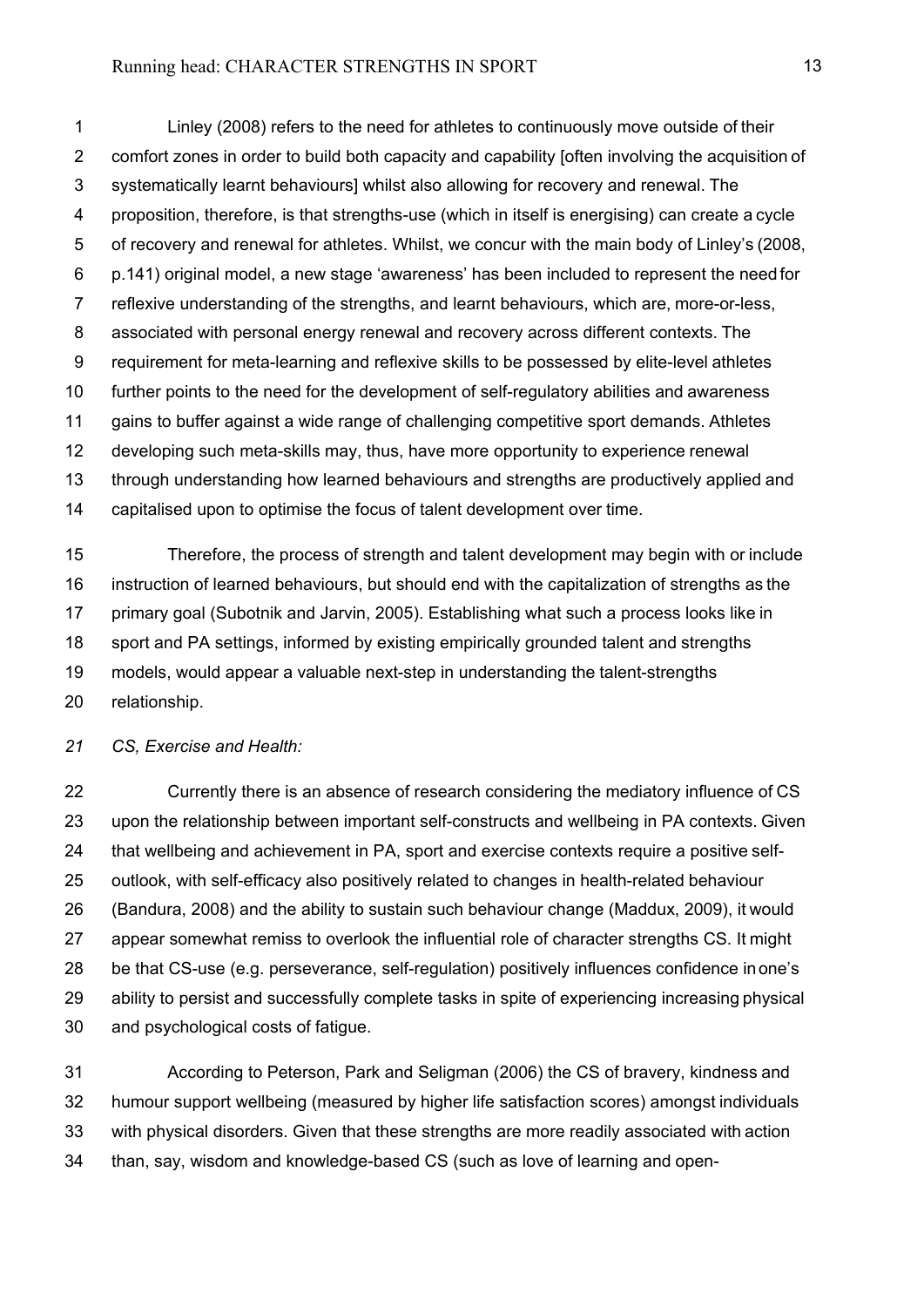1 mindedness), then personal agency beliefs, perceived autonomy, confidence and approach-2 motivated behaviour might be influential mediators in the relationship between CS and 3 physical health.

4 A focus on CS-based interventions designed to enhance physical activity and 5 promote health could be useful in providing a more authentic and energising experience, 6 whilst simultaneously promoting a 'best-self' conception. Furthering our conceptual 7 understanding of the role of CS in shaping positive health outcomes through research and 8 applied interventions represents a significant challenge and priority-area for our discipline.

#### *9 CS and Injury:*

 Injury is typically associated with negative consequences and perceived to be a distressing occurrence within an athlete's life (Evans et al., 2006) due to the focus on stressors, barriers to rehabilitation and potential negative outcomes (e.g. performance impairment and sport/career termination). However, not every athlete experiences distress, dysfunction and despair as a result of being injured or engaging in the rehabilitation process. Some researchers have adopted a more balanced view of athletes' sport injuryexperiences and have suggested that resilience and growth are as likely outcomes as dropout and depression (Wadey and Evans, 2011).

 According to Wadey et al., (2011) athletes engaging in more adaptive and growth- related behaviours such as seeking social support, disclosing to others about their injury, adhering to the rehabilitation program, learning about the injury and putting things in perspective are likely to experience more benefits (e.g. increased resilience, enhanced confidence, better coping skills). Gaining a better understanding of an athlete's CS profile or signature strengths might be important in helping professional practitioners and support personnel to structure interventions in order to maximise positive psychological benefits. For example: knowing that an athlete scores highly in wisdom and knowledge strengths might help orient the professional practitioner's intervention towards learning more about the nature of the injury and knowledge of injury prevention.

## **5. CS - Practical Applications and Conclusions**

 The question of how to go about effectively developing and applying CS is not easy to answer, as the literature within the field of applied strength-based psychology is relatively young and still embryonic in its application in sport and PA contexts. A number of general approaches to strength-based practice will be discussed, with reference made to applied sport psychology examples where relevant, before presenting our conclusions.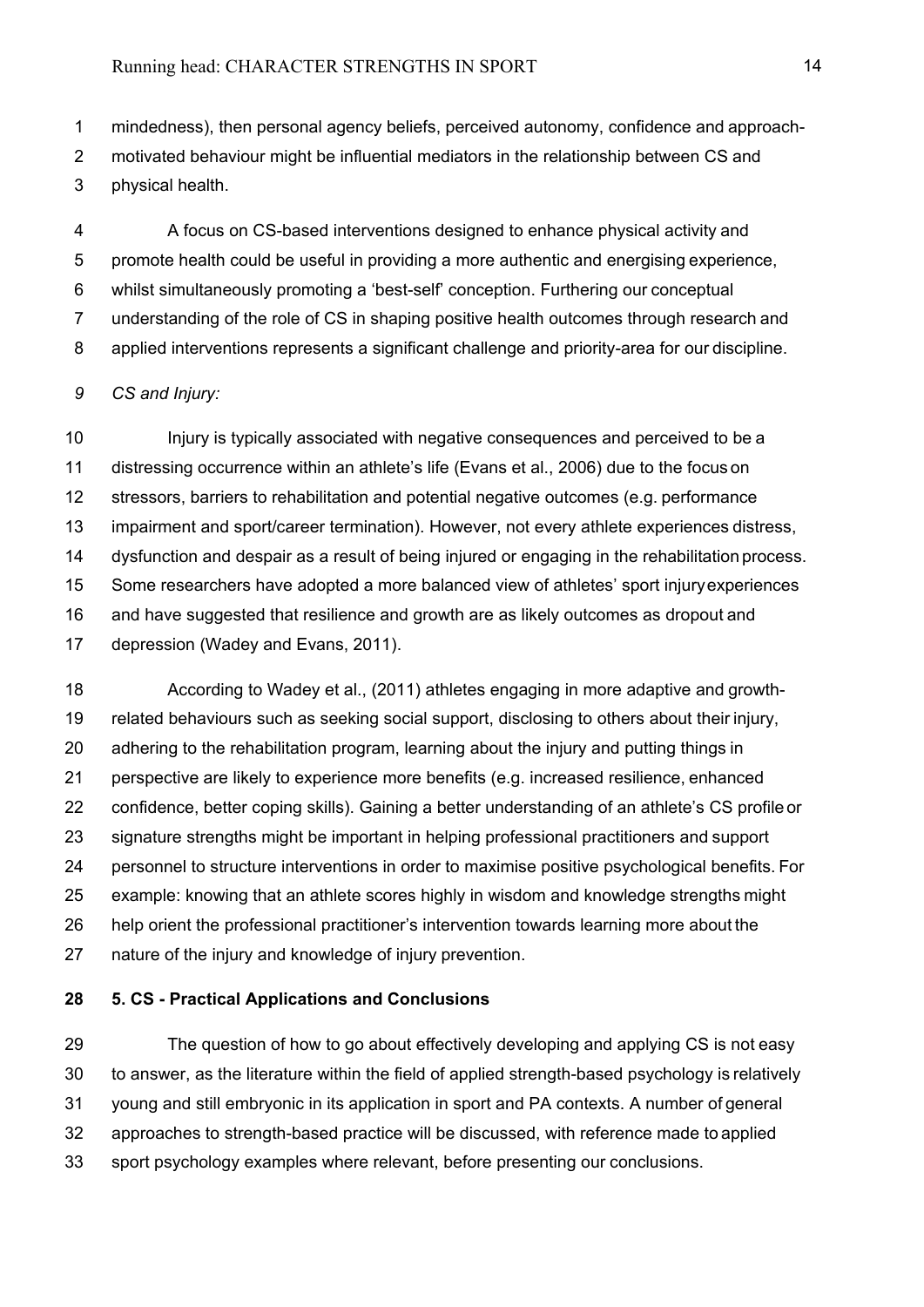1 Key to beginning to use CS optimally might be the development of strengths-based 2 language and strength-spotting skills. Similar to other researchers (e.g. Padesky and 3 Mooney, 2012), Linley (2008) advocates developing strengths-based language and using 4 client-generated metaphor in helping create and recall strengths-based practices and 5 qualities. Linley (2008) identifies a number of observable signs of strengths: loss of sense of 6 time, heightened energy and engagement, enhanced learning, task prioritization, and being 7 drawn to people or activities associated with strength-use. Linley also advocates developing 8 skills associated with 'strength-spotting' including observation and listening skills. For 9 example, it is likely that when an individual is capitalizing upon their CS they use more positively-valenced language, they are more expressive, talkative and speak more energetically, passionately and with a greater sense of purpose. From an applied sport psychology practice perspective, practitioner listening-skills are centrally positioned (Katz and Hemmings, 2009) and should, ideally, include strength-spotting alongside more established counselling-based skills.

 In sport settings it is feasible that the development of strengths-based language might stimulate athletes to capitalize upon their CS and in so-doing overcome obstacles and create opportunities for experiencing 'resonance' (Newburg et al., 2002) – an experiential state characterised by a sense of connection between self and the outer world and persistent pursuit of valued goals over time. It is also likely that environments affording resonance experiences would provide further opportunity for significant others (i.e. coaches) to be influenced and energised by the athlete's own unique talent (Poczwardowski, Barott, & Henschen, 2002). Such transformational-relational benefits could be important within performance sport settings, which are often characterised by intense, power-based relationships. If such relational interactions, and created environments, do not take into account the CS of the individual[s] it is possible that this might negatively affect psychological processes associated with energy renewal, subsequent strengths-use and ultimately the realization of potential (Bradley, Morgan & Worth, 2016).

 Strength-based development practices (Peterson and Seligman, 2004) often advocate using an 'identify and use' method - represented through an enhanced awareness of one's CS (e.g. through completing a strengths assessment) and encouragement to capitalize upon more frequent strengths-use (typically one's 'Top-5' or 'signature' themes). Whilst such approaches are certainly beneficial to raising awareness of one's CSand becoming familiar with developing a language for strengths, they may provide little opportunity for developing an understanding of how strengths develop, interact with other strengths, or are influenced by environmental and contextual variation. As a result, we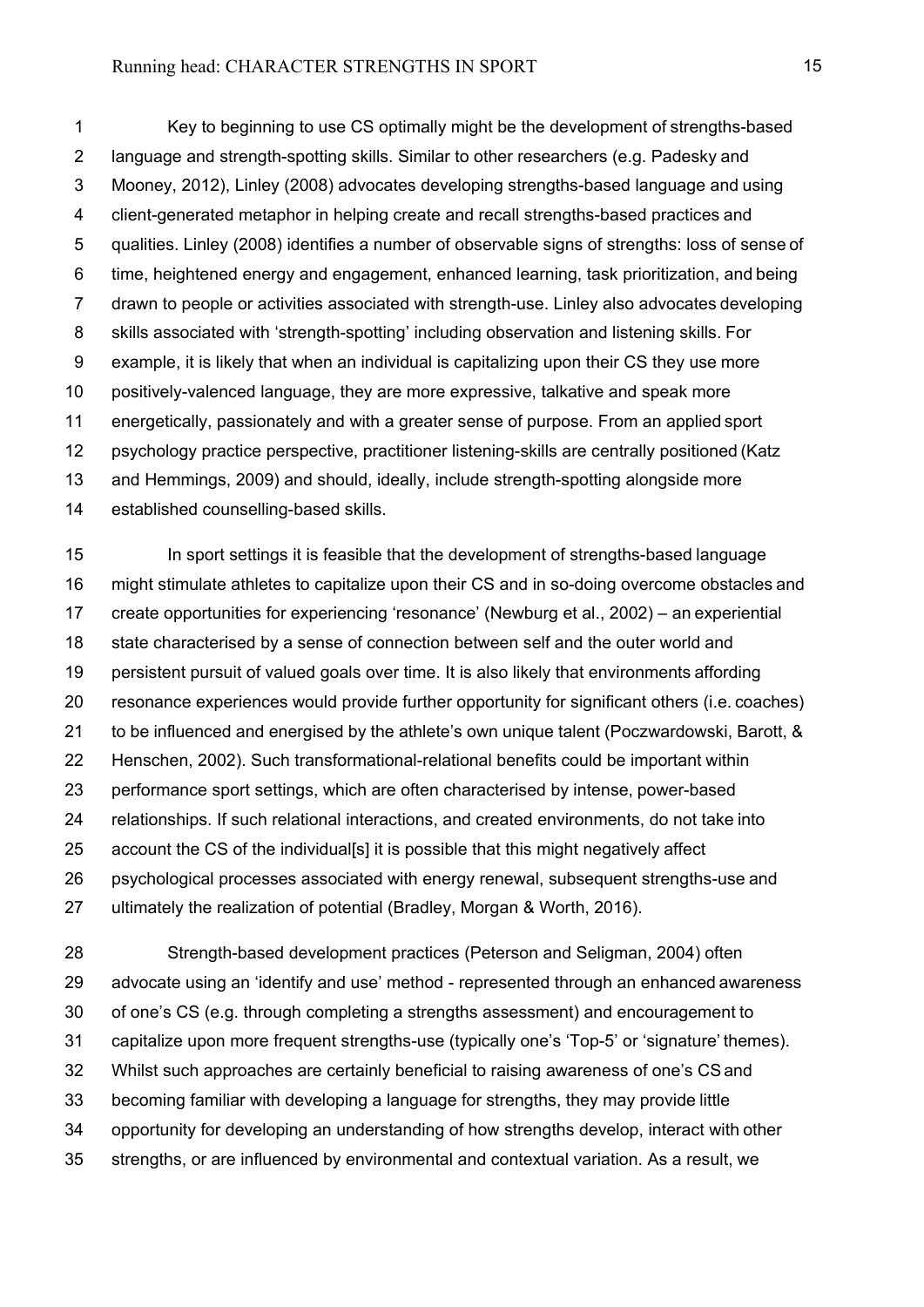1 believe that the task of understanding strengths development is still maturing, and favour the 2 argument of Biswas-Diener, Kashdan, & Minas (2011) that practitioners should focus on 3 moving from a 'use it more' approach to developing the meta-skills and self-regulatory 4 abilities to be able to know when, and in what amount[s], to use strengths optimally.

5 Whilst there are currently few models for strength-based practice in sport settings, we 6 will use Niemiec's (2009) Aware-Explore-Apply model as an introduction. Niemiec's (2009) 7 three-step process (fig. 5.1) involves developing an *awareness* of strengths and helping the 8 client build a language for strengths, *exploring* strengths through self-reflexive enquiry and 9 practitioner-guided questioning and *applying* strengths more optimally through action 10 planning, active self-monitoring and experimentation. Throughout the three phases of this 11 model Niemiec advocates using Linley's (2008) strength-spotting techniques mentioned 12 previously.

|  | Figure 5.1: Aware-Explore-Apply Model (Niemiec, 2009) |
|--|-------------------------------------------------------|
|  |                                                       |

• Aware – proposes that self-directed or therapist-supported awareness of strengths is the first step to change. Allows for a language for strength to be developed and begin attributing strengths to past and current behaviour.

13

14

- Explore facilitates a more reflective and deeper understanding of strengths through self-reflexive enquiry, journal-keeping and joint exploration (example – thinking about you at your best – which strengths were evident?)
- Apply forming an action plan for how to use strengths more in everyday life. Self-monitoring how strengths are used and vary across contexts, emulating role-models/paragons, practicing using strengths in novel and creative ways are some of the practical applications advocated.

Access the model through the web-link:

[\(http://www.viacharacter.org/resources/ok-now-what-taking-action-with-strength-](http://www.viacharacter.org/resources/ok-now-what-taking-action-with-strength-by-ryan-m-niemiec-psy-d/) [by](http://www.viacharacter.org/resources/ok-now-what-taking-action-with-strength-by-ryan-m-niemiec-psy-d/)[ryan-m-niemiec-psy-d/\)](http://www.viacharacter.org/resources/ok-now-what-taking-action-with-strength-by-ryan-m-niemiec-psy-d/) and consider the benefits and challenges of using the model as part of an applied sport psychology intervention.

- 15
- 16
- 17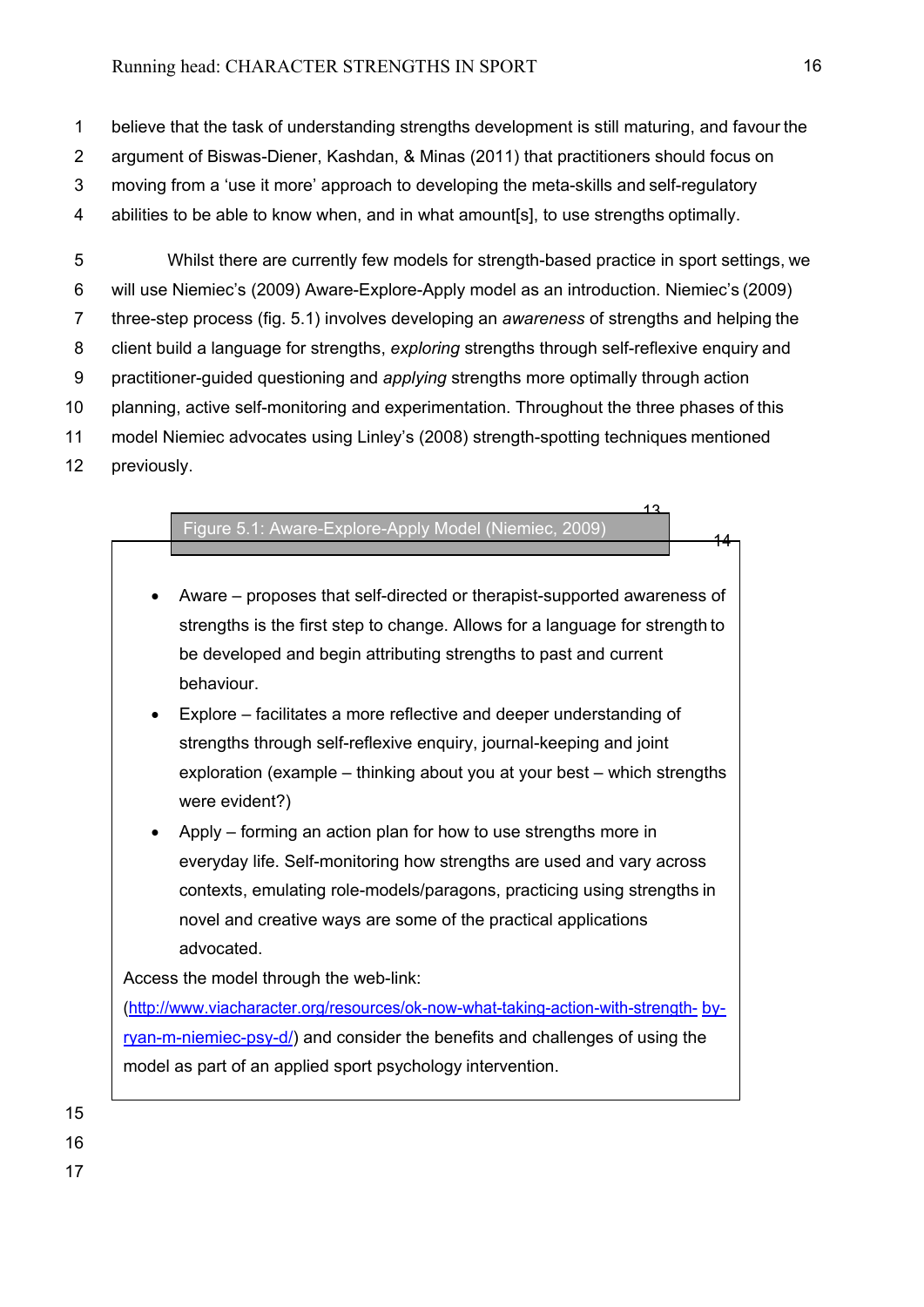1 In a pioneering piece of applied work conducted with the Sri Lanka Cricket Team 2 Sandy Gordon employed a strength-based Appreciative Inquiry (AI) guided intervention 3 (Gordon, 2014). Gordon established core values underpinning process goal pursuit, created 4 a shared reality of 'what works' using AI and open-space technologies, enhanced player 5 responsibility and social support practices within training; in creating strength-based habits 6 associated with Sri Lanka Cricket at its best. Interestingly, a strategic planning technique, 7 allowing players to explore inter-individual perceptions of Strengths, Opportunities, 8 Aspirations and Results (SOAR) amongst team members, was also employed. We would 9 encourage more aspiring, and established, practitioners to look beyond traditional consulting approaches and explore novel approaches from other discipline areas to advance practice. Further scholarly contributions embracing a strength focus in applied sport contexts (Gordon and Gucciardi, 2013) are also welcomed and applauded. *Conclusion* There is ample reason to believe that sport, exercise and PA settings provide fertile ground for the development of strengths-based approaches and will provide further opportunities for the exploration of strength-based practices. We would encourage any student, coach or athlete to: • Become familiar with the language of strengths, strengths-spotting in one's self and others. • Where appropriate measure strengths using available questionnaires. • Explore the 'Strengths Cycle' and the process of 'Aware – Explore – Apply', being reflexively aware of your experience and contextual influences supporting or constraining strengths development. This area, within sporting practice, is sufficiently new that skill development and research in the above three areas will represent a significant advance for our discipline. This is appropriate professional development for any of us. As your experience develops, we encourage you to revisit the other thinking and research summarised within this chapter. We hope that this chapter will serve as a useful guide, or starting point, to the journey.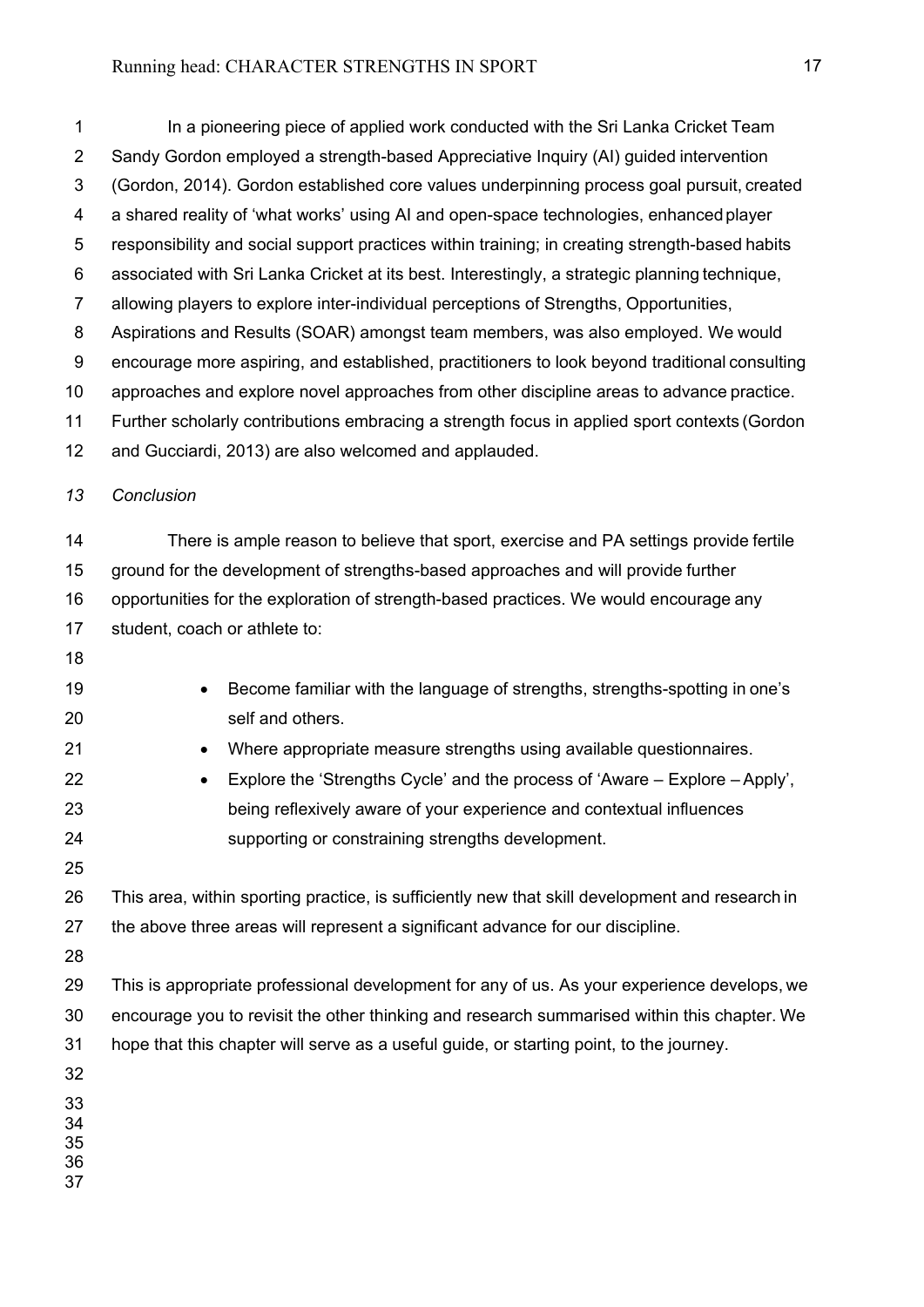**REFERENCES**  4 Bandura, A. (2008). *An agentic perspective on positive psychology.* In S. J. Lopez (Ed.). 5 Positive psychology: Expecting the best in people (Vol. 1). New York: Praeger. 6 Biswas-Diener, R., Kashdan, T. B. and Minhas, G. (2011). A dynamic approach to psychological strength development and intervention. *Journal of Positive Psychology,* 8 6(2), 106-118. 9 Bradley, S., Morgan, P.B. and Worth, P. (2016). Strengths-Based Approaches and Resilience Development: A Perspective from Sports Psychology. *AI Practitioner*, 18(2), 1-8. Brady, A. and Shambrook, C. (2003). Towards an understanding of elite athlete quality of life: a phenomenological study. *Journal of Sports Sciences*, 21, 341-342. Buckingham, M. and Clifton, D.O. (2001). *Now, discover your strengths: How to develop your talents and those of the people you manage*. London: Simon & Schuster. Evans, L., Hare, R. and Mullen, R. (2006). Imagery use during rehabilitation from injury. *Journal of Imagery Research in Sport and Physical Activity, 1*(1), 1 [http://www.](http://www/) bepress.com/jirspa/vol1/iss1/art1. Gagne, F. (2000). Understanding the complete choreography of talent development through DMGT - Based Analysis. In K. A. Heller (Ed.), International handbook of giftedness 21 and talent. 2<sup>nd</sup> ed. Elsevier Science Ltd. Oxford U.K., 67-79. 22 Gordon, S. (2014). Roar of the Lions: Strength-based Consulting with Sri Lanka Cricket. In<br>23 P. C. Terry. L. Zhang. Y. Kim. T. Morris. & S. Hanrahan (Eds.). Secrets of Asian spo P. C. Terry, L. Zhang, Y. Kim, T. Morris, & S. Hanrahan (Eds.), *Secrets of Asian sport psychology.* Retrieved from <http://peterterry.wix.com/books> 25 Gordon, S. and Gucciardi, D. F. (2011). Strengths-based approach to coaching mental<br>26 toughness. Journal of Sport Psychology in Action, 2, 143–155. toughness. *Journal of Sport Psychology in Action*, 2, 143–155. Govindji, R. and Linley, P.A. (2007). Strengths use, self-concordance and well-being: Implications for strengths coaching and coaching psychologists. *International Coaching Psychology Review*, 2, 143–153. Katz, J. and Hemmings, B.H. (2009). *Counselling Skills Handbook for the Sport Psychologist*. The British Psychological Society. Linley, P.A. (2008). *Average to A+: Realising strengths in yourself and others.* Coventry, England: CAPP Press. Linley, P.A. and Harrington, S. (2006). Strengths Coaching: A potential-guided approach to coaching psychology. *International Coaching Psychology Review*, 1(1), 37-46. Linley, P. A., Nielsen, K. M., Gillett, R. and Biswas-Diener, R. (2010). Using signature 37 strengths in pursuit of goals: Effects on goal progress, need satisfaction, and well-<br>38 being, and implications for coaching psychologists, *International Coaching*  being, and implications for coaching psychologists. *International Coaching Psychology Review,* 5(1), 6-15.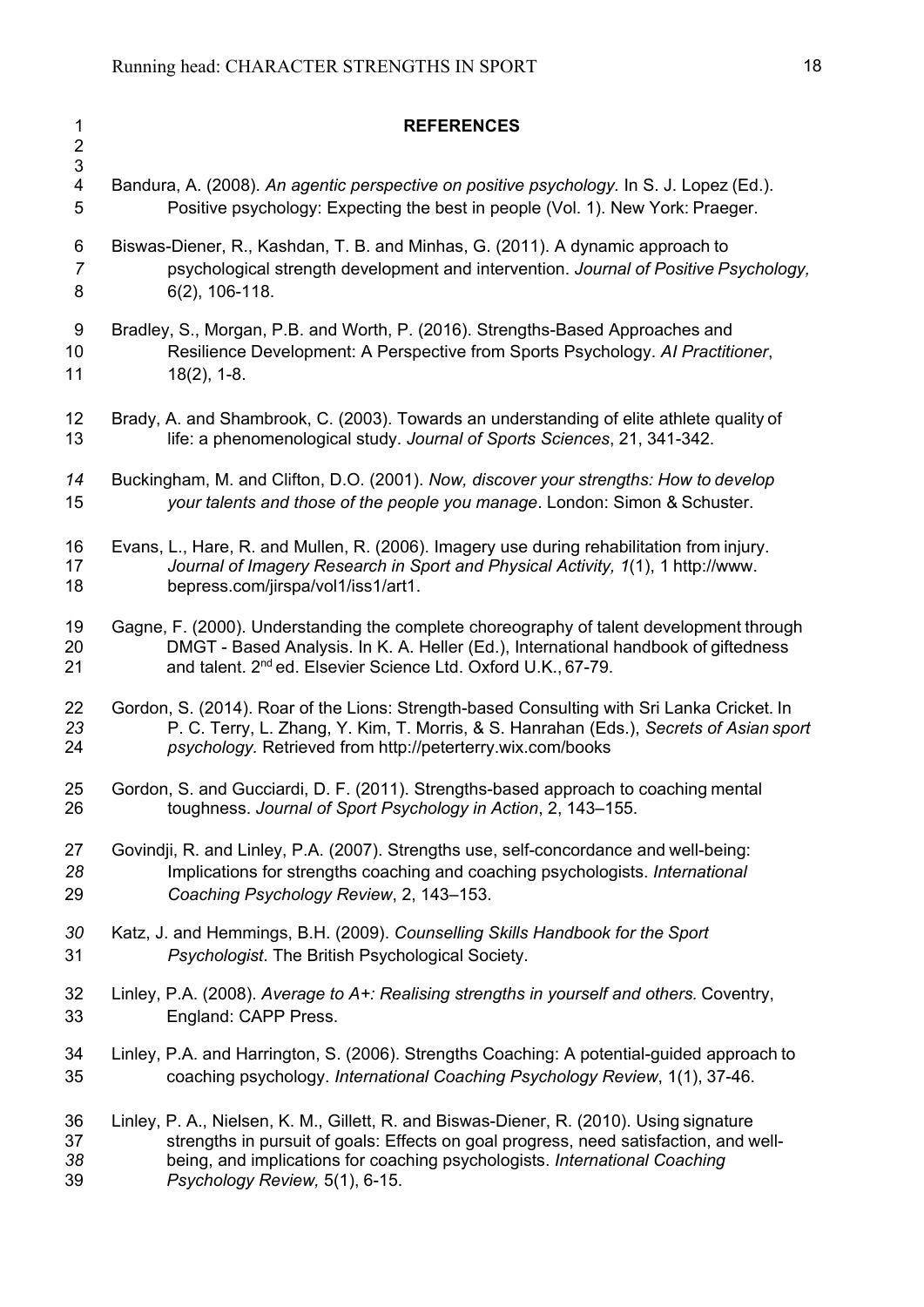- 1 Lundqvist, C. and Sandin, F. (2014). Well-being in elite sport: Dimensions of hedonic and<br>2 eudaimonic well-being among elite orienteers. The Sport psychologist, 28(3), 245-2 eudaimonic well-being among elite orienteers. *The Sport psychologist*, 28(3), 245- 3 254.
- 4 Maddux, J. E. (2009). Self-Efficacy: The Power Of Believing You Can. In C. R. Snyder and 5 S. J. Lopez. (Eds), *Oxford Handbook Of Positive Psychology*. 2nd ed. New York: 6 Oxford University Press, 335-344.
- 7 Martindale, R.J.J., Collins, D. and Daubney, J. (2005). Talent Development: A Guide for<br>8 Thactice and Research Within Sport. Quest. 57, 353-375. 8 Practice and Research Within Sport. *Quest,* 57, 353-375.
- 9 Maslow, A.H. (1970) *Motivation and Personality.* 2nd ed. Harper & Row Publishers
- Newburg, D., Kimiecik, J., Durand-Bush, N. and Doell, K. (2002). The role of resonance in performance excellence and life engagement. *Journal of Applied Sport Psychology,* 14, 249-267.
- Niemiec, R. M. (2009). Ok, now what? Taking action. VIA Institute: Article available at: [www.viacharacter.org/www/AwareExploreApply/tabid/249/language/en-](http://www.viacharacter.org/www/AwareExploreApply/tabid/249/language/en-)US/Default.aspx
- Niemiec, R. M. (2013). VIA character strengths: Research and practice (The first 10 years). In H. H. Knoop & A. Delle Fave (Eds.), *Well-being and cultures: Perspectives on positive psychology.* New York: Springer, 11-30.
- Padesky, C. A. and Mooney, K. A. (2012). Strengths-based cognitive-behavioral therapy: A four-step model to build resilience. *Clinical Psychology and Psychotherapy,* 19, 283- 290.
- Park, N., Peterson, C. and Seligman, M.E.P. (2004). Strengths of character and well-being. *Journal of Social and Clinical Psychology*, 23, 603–619.
- Peterson, C. and Seligman, M.E.P. (2004). *Character strengths and virtues: A handbook and classification*. Washington, DC: American Psychological Association.
- Peterson, C., Park, N., & Seligman, M. E. P. (2006). Greater strengths of character and recovery from illness. *The Journal of Positive Psychology,* 1(1), 17–26.
- Peterson, C., Ruch, W., Beerman, U., Park, N. and Seligman, M. E. P. (2007). Strengths of character, orientations to happiness, and life satisfaction. *Journal of Positive Psychology,* 2, 149- 156.
- Poczwardowski, A., Barott, J.E. and Henschen, K.P. (2002). The athlete and coach: Their relationship and its meaning - Results of an interpretive study. *International Journal of Sport Psychology,* 33*,* 116-140.
- Ryff, C.D. (1989). Happiness is Everything, or Is It? Explorations on the Meaning of Psychological Well-Being. *Journal of Personality and Social Psychology*, 57(6), 1069- 1081.